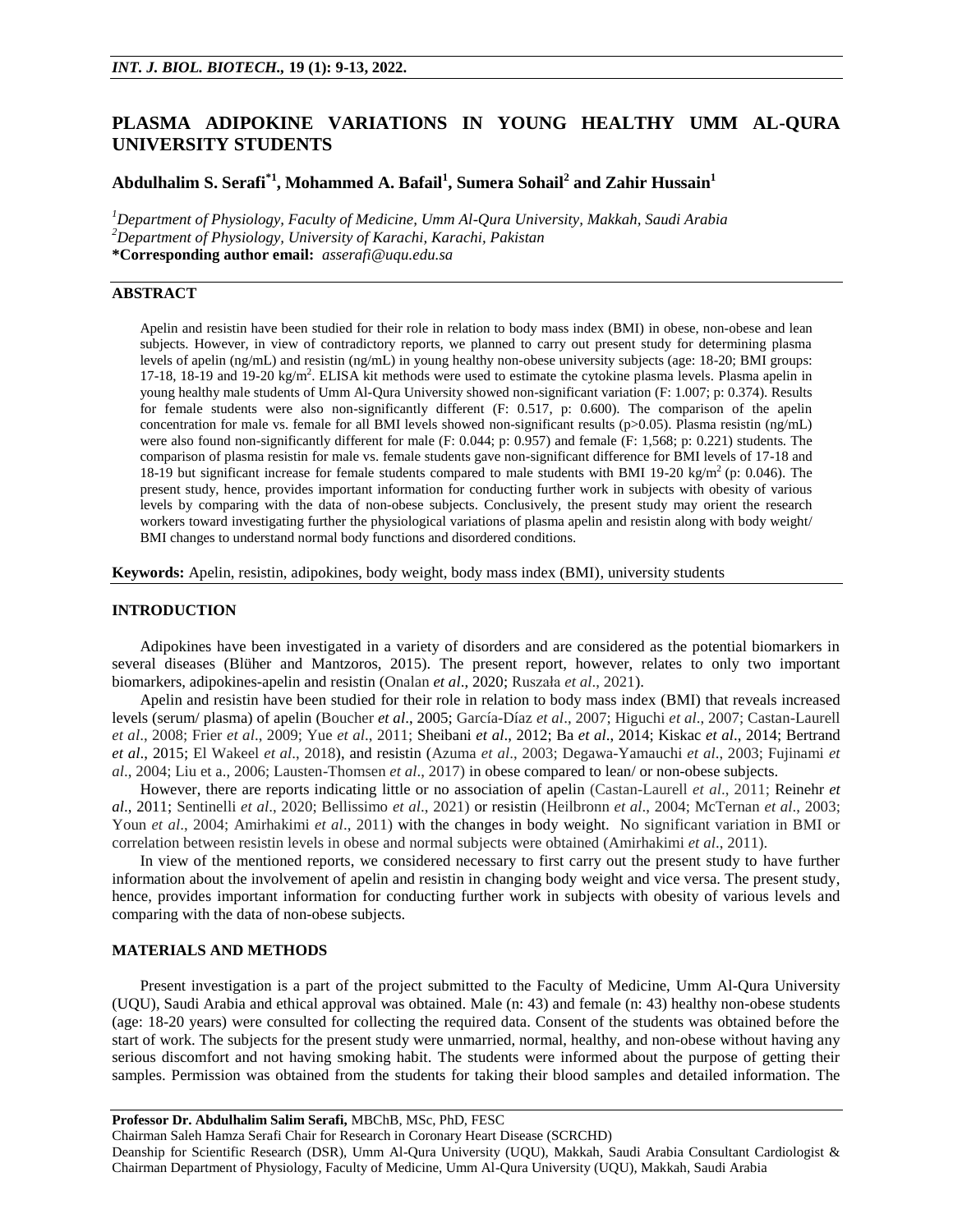data was recorded in a Questionnaire for the information of the age, body weight, body height, body temperature, education level, habits, nutrition/ physical activity, and any current and previous medication etc.

The body mass index (BMI) in kg/m<sup>2</sup>, and cytokine levels (apelin (ng/mL), resistin (ng/mL) were determined in male and female students. Plasma apelin was analysed using ELISA Kit methods (RayBiotech, Inc, USA. EIA Kit). Manufacturer's instructions were used for following the procedure of using the kits. Plasma resistin was measured using Enzyme-linked immunosorbent assay (ELISA) (Life Technologies, Invitrogen Corporation, Frederick, USA). The intra-assay and inter-assay coefficient of variation were found satisfactory.

The SPSS software (version 24) was used for data entry/ and statistical analysis. The statistical analysis was properly carried out employing the standard methods (Zahir *et al*., 2014). The mean ± SD, t-test, and p-value were obtained for comparing two variables, and one way ANOVA was employed for comparing the three groups for male and female subjects.

### **RESULTS**

Association of plasma apelin (ng/mL) as well as plasma resistin (ng/mL) with body mass index was determined in young students of Umm Al-Qura University, Makkah, Saudi Arabia. The total number of students in the present study were 86 (43 each male and female students). There were three groups of male and female students based on BMI levels of 17-18 (n: 14), 18-19 (n: 15), and 19-20 (n:14) kg/m<sup>2</sup>. Age of the subjects was 18-20 years. All these subjects were normal healthy students. Body weight and body height of the students were recorded and BMI levels were determined in  $\text{kg/m}^2$ .

Plasma apelin in young healthy male students of Umm Al-Qura University (Table 1) showed non-significant variation in BMI 17-18, BMI 18-19, and BMI 19-20 kg/m<sup>2</sup> (F: 1.007; p: 0.374). Results for female students were also non-significantly different (F: 0.517, p: 0.600). The comparison of the apelin concentration for male vs. female for all BMI levels showed non-significant results (p>0.05).

| Table 1. Association of plasma apelin and body mass index in young healthy Umm Al-Qura University students. |  |  |  |  |  |  |  |
|-------------------------------------------------------------------------------------------------------------|--|--|--|--|--|--|--|
|-------------------------------------------------------------------------------------------------------------|--|--|--|--|--|--|--|

| Subjects | Plasma apelin <sup>*</sup> $(ng/mL)$ | Significance #  |                 |         |         |
|----------|--------------------------------------|-----------------|-----------------|---------|---------|
|          | $BMI-1**$                            | $BMI-2**$       | $BMI-3**$       | F value | p value |
| Male     | $1.23 \pm 1.24$                      | $1.80 \pm 1.52$ | $2.06 \pm 1.91$ | 1.007   | 0.374   |
|          | (n: 14)                              | (n: 15)         | (n: 14)         |         |         |
| Female   | $1.59 \pm 1.39$                      | $1.97 \pm 1.74$ | $2.26 \pm 2.05$ | 0.517   | 0.600   |
|          | (n: 14)                              | (n: 15)         | (n: 14)         |         |         |

\*: mean  $\pm$  S.D., BMI: body mass index  $\overline{(\text{kg/m}^2)}$ , BMI-1, BMI-2 and BMI-3 are restively for BMI (17-18), BMI (18-19) and BMI (19-20), \*\*:  $\text{kg/m}^2$ , n: number of subjects. #: one-way ANOVA

Plasma resistin (ng/mL) (Table 2) were also found non-significantly different for male (F: 0.044; p: 0.957) and female (F: 1,568; p: 0.221) students (Table 2). The comparison of plasma resistin for male vs. female students gave non-significant difference for BMI levels of 17-18 and 18-19 but significant increase for female students compared to male students with BMI 19-20  $\text{kg/m}^2$  (p: 0.046) (Table 2).

Table 2. Association of plasma resistin and body mass index in young healthy Umm Al-Qura University students.

| <b>Subjects</b> | Plasma resistin* $(ng/mL)$ | Significance #  |                         |         |         |
|-----------------|----------------------------|-----------------|-------------------------|---------|---------|
|                 | $BMI-1**$                  | $BMI-2**$       | $BMI-3**$               | F value | p value |
| Male            | $5.99 \pm 2.60$            | $6.14 \pm 2.47$ | $6.27 \pm 2.59$         | 0.044   | 0.957   |
|                 | (n: 14)                    | (n: 15)         | (n: 14)                 |         |         |
| Female          | $6.63 \pm 2.78$            | $7.33 \pm 2.99$ | $8.71 \pm 3.51^{\circ}$ | 1.568   | 0.221   |
|                 | (n: 14)                    | (n: 15)         | (n: 14)                 |         |         |

\*: mean  $\pm$  S.D., BMI: body mass index  $\overline{(\text{kg/m}^2)}$ , BMI-1, BMI-2 and BMI-3 are restively for BMI (17-18), BMI (18-19) and BMI  $(19-20)$ , \*\*: kg/m<sup>2</sup>, n: number of subjects, #: one-way ANOVA, a: p value= 0.046 (male vs. female), unpaired t-test (two-tailed p value)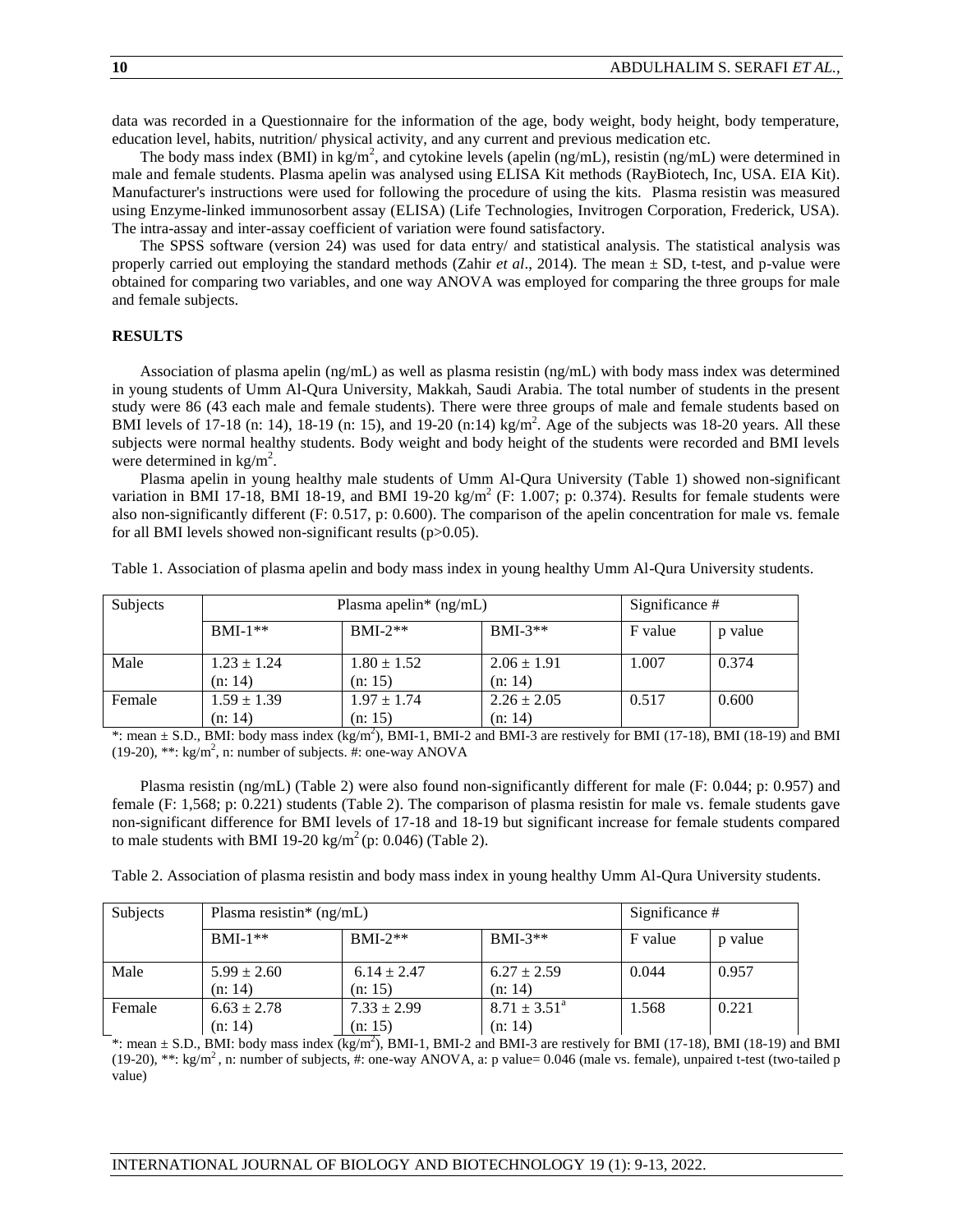# **DISCUSSION**

The present study reveals the pattern of plasma apelin and resistin levels in young non-obese male and female university students. Since there is controversy about the role of apelin and resistin in obese and non-obese subjects, the current finding will be helpful for researchers to compare their patients with obesity.

Our results for plasma apelin not differing statistically at various normal level BMI values in both male and female subjects seem similar to some of the investigations in previous reports (Castan-Laurell *et al*., 2011; Reinehr *et al*., 2011; Sentinelli *et al*., 2020; Bellissimo *et al*., 2021). It was interpreted that the changes in apelin levels had no association with the body weight and BMI, and rather because of age and puberty changes (Sentinelli *et al*., 2020). Another report confirms our present results for apelin levels (Bellissimo *et al*., 2021). It was also suggested that the lack of association of change in body weight and apelin concentrations might be for certain populations (Castan-Laurell *et al*., 2011), that clarifies our present findings. Furthermore, a comprehensive study involving one year life modification intervention did not show a connection of changes in apelin with the body weight changes (Reinehr *et al*., 2011). Hence, our study seems quite potential for carrying out further well controlled studies.

There are several reports that show contradictory results for apelin variations with change in body weight, and it was suggested that lipid metabolism/ lipolysis related to change in body weight is carried out by apelin via adenosine monophosphate (AMP) activated protein kinases (Yue *et al*., 2011), or some of the important functions of apelin relate to glucose homeostasis, modulation of energy metabolism, lipogenesis and lipolysis (Bertrand *et al*., 2015). Some of the other reports against our present findings are: positive correlation of serum apelin with BMI (El Wakeel *et al*., 2018), severe obesity having adiposity with high plasma levels of apelin (Frier *et al*., 2009; Higuchi *et al*., 2007), significant role of apelin in obesity-related comorbidities/complications (Boucher *et al*., 2005; García-Díaz *et al*., 2007), apelin as a potential factor related to pathophysiology of obesity/ related disorders (Sheibani *et al*., 2012), and plasma levels of apelin higher in obese subjects compared to lean controls (Castan-Laurell *et al*., 2008). However, all these repots present relative results (obese vs. lean or non-obese subjects). Our approach was quite different as we did not study obese subjects at all, rather compared the apelin levels in male and female subjects with normal level BMI. Hence, the variations in apelin in the present study seem valid and corresponding to the reports carried out with similar approach and purpose.

The results in the present study for plasma resistin at various normal level BMI values in both male and female subjects showed significantly increased levels at BMI 19-20 range for female subjects compared to male subjects that are quite similar to some of the previous studies (Azuma *et al*., 2003; Degawa-Yamauchi *et al*., 2003; Fujinami *et al*., 2004; Liu et a., 2006; Lausten-Thomsen *et al*., 2017) in obese compared to lean/ or non-obese subjects. Serum levels of resistin associated to body mass index (BMI) (Azuma *et al*., 2003; Degawa-Yamauchi *et al*., 2003; Fujinami *et al*., 2004) resemble to our present results. However, it is still controversial whether male or female subjects present higher levels of resistin with the increase in body weight/ obesity. Another report is similar to our findings, though documents that resistin correlated to BMI in both boys and girls (Lausten-Thomsen *et al*., 2017), the serum levels of resistin were higher in girls compared to those in boys. There is another study that found resistin significantly higher in girls than in boys (Liu *et al*., 2006).

On the other hand, no significant difference in BMI or correlation was found between resistin levels in obese and normal subjects (Amirhakimi *et al*., 2011). There are several other reports that also contradict our findings (Heilbronn *et al*., 2004; McTernan *et al*., 2003; Youn *et al*., 2004) that is mainly due to the reason that they studied obese subjects and compared them with normal controls or non-obese subjects. Whereas, our emphasis in the present study was to only predict the change in resistin in normal healthy non-obese male and female students.

Conclusively, the output of present study may orient the research workers toward investigating further the physiological variations of plasma apelin and resistin along with body weight changes to understand normal body functions and disordered conditions.

#### **ACKNOWLEDGEMENTS**

The authors would like to thank the Deanship of Scientific Research at Umm Al-Qura University for the continuous support. This work was supported financially by the Deanship of Scientific Research at Umm Al-Qura University to Prof. Dr. Abdulhalim Salim Hamza Serafi (Grant Code: 19-MED-1-01-0018).

### **REFERENCES**

Amirhakimi, A., H. Karamifar, H. Moravej and G. Amirhakimi (2011). Serum resistin level in obese male children. *J. Obes*., 2011: 953410.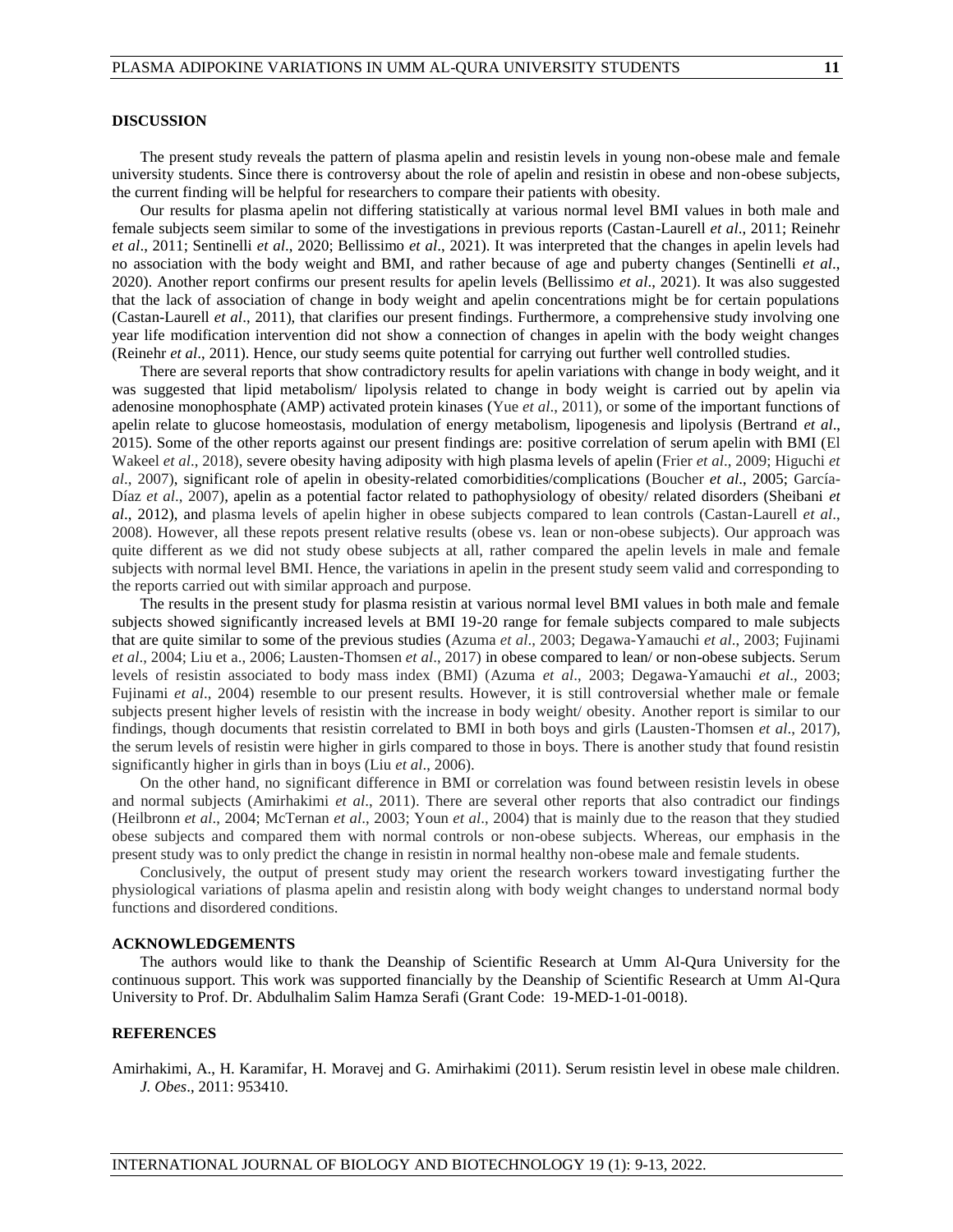- Azuma, K., F. Katsukawa, S. Oguchi, M. Murata, H. Yamazaki, A. Shimada and T. Saruta (2003). Correlation between serum resistin level and adiposity in obese individuals. *Obese Res.,* 11(8):997-1001.
- Ba, H.J., H.S. Chen, Z. Su, M.L. Du, Q.L. Chen, Y.H. Li and H.M. Ma (2014). Associations between serum apelin-12 levels and obesity-related markers in Chinese children. *PLoS One*, 9(1):e86577.
- Bertrand, C., P. Valet and I. Castan-Laurell (2015). Apelin and energy metabolism. *Front. Physiol.,* 6:115.
- Bellissimo, M.P., E. Hsu, L. Hao, K. Easley, G.S. Martin, T.R. Ziegler and J.A. Alvarez (2021). Relationships between plasma apelin and adiponectin with normal weight obesity, body composition, and cardiorespiratory fitness in working adults. *J. Clin. Transl. Endocrinol.*, 24:100257.
- Blüher, M. and C.S. Mantzoros (2015). From leptin to other adipokines in health and disease: Facts and expectations at the beginning of the 21st century. Metabolism, 64(1):131-145.
- Boucher, J., B. Masri, D. Daviaud, S. Gesta, C. Guigné, A. Mazzucotelli, I. Castan-Laurell, I. Tack, B. Knibiehler, C. Carpéné, Y. Audigier, J.S. Saulnier-Blache and P. Valet (2005). Apelin, a newly identified adipokine upregulated by insulin and obesity. *Endocrinology,* 146(4):1764-71.
- Castan-Laurell, I., C. Dray, C. Attané, T. Duparc, C. Knauf and P. Valet (2011). Apelin, diabetes, and obesity. *Endocrine,* 40 (1):1-9.
- Castan-Laurell, I., M. Vítkova, D. Daviaud, C. Dray, M. Kováciková, Z. Kovacova, J. Hejnova, V. Stich and P. Valet (2008). Effect of hypocaloric diet-induced weight loss in obese women on plasma apelin and adipose tissue expression of apelin and APJ. *Eur. J. Endocrinol.,* 158(6):905-10.
- Degawa-Yamauchi, M., J.E. Bovenkerk, B.E. Juliar, W. Watson, K. Kerr, R. Jones, Q. Zhu and R.V. Considine (2003). Serum resistin (FIZZ3) protein is increased in obese humans. *J. Clin. Endocrinol. Metab.,* 88(11):5452- 5.
- El Wakeel, M.A., G.M. El-Kassas, A.H. Kamhawy, E.M. Galal, M.S. Nassar, E.M. Hammad and S.R. El-Zayat (2018). Serum Apelin and Obesity-Related Complications in Egyptian Children. *Open Access Maced J. Med. Sci.,* 6(8):1354-1358.
- Frier, B.C., D.B. Williams and D.C. Wright (2009). The effects of apelin treatment on skeletal muscle mitochondrial content. *Am, J, Physiol, Regul, Integr, Comp, Physiol,,* 297(6):R1761-8.
- Fujinami, A., H. Obayashi, K. Ohta, T. Ichimura, M. Nishimura, H. Matsui, Y. Kawahara, M. Yamazaki, M. Ogata, G. Hasegawa, N. Nakamura, T. Yoshikawa, K. Nakano and M. Ohta (2004). Enzyme-linked immunosorbent assay for circulating human resistin: resistin concentrations in normal subjects and patients with type 2 diabetes. *Clin. Chim. Acta*., 339(1-2):57-63.
- García-Díaz, D., J. Campión, F.I. Milagro and J.A. Martínez (2007). Adiposity dependent apelin gene expression: relationships with oxidative and inflammation markers. *Mol. Cell. Biochem.,* 305(1-2):87-94.
- Gerber, M., A. Boettner, B. Seidel, A. Lammert, J. Bär, E. Schuster, J. Thiery, W. Kiess and J. Kratzsch (2005). Serum resistin levels of obese and lean children and adolescents: biochemical analysis and clinical relevance. *J. Clin. Endocrinol. Metab.*, 90(8):4503-9.
- Heilbronn, L.K., J. Rood, L. Janderova, J.B. Albu, D.E. Kelley, E. Ravussin and S.R. Smith (2004). Relationship between serum resistin concentrations and insulin resistance in nonobese, obese, and obese diabetic subjects. *J. Clin. Endocrinol. Metab*., 89(4):1844-8.
- Higuchi, K., T. Masaki, K. Gotoh, S. Chiba, I. Katsuragi, K. Tanaka, T. Kakuma and H. Yoshimatsu (2007). Apelin, an APJ receptor ligand, regulates body adiposity and favors the messenger ribonucleic acid expression of uncoupling proteins in mice. *Endocrinology*, 148.(6):2690-7.
- Kiskac, M., M. Zorlu, M. Cakirca, C. Karatoprak, S. Kesgin, B. Büyükaydın, E. Yavuz, C. Ardic, A.A. Camli and M.A. Cikrikcioglu (2014). Evaluation of the relationship between serum apelin levels and vitamin D and mean platelet volume in diabetic patients. *Ann. Endocrinol.* (Paris), 75(4):200-5.
- Lausten-Thomsen, U., M. Christiansen, P.L. Hedley, T.R.H. Nielsen, C.E. Fonvig, O. Pedersen, T. Hansen and J.C. Holm (2017). Reference values for fasting serum resistin in healthy children and adolescents. *Clin. Chim. Acta*., 469:161-165.
- Liu, G.L., X.H. Fu, L.H. Jiang, X.C. Ma and J.Y. Yang (2006). Serum resistin concentration and insulin resistance in obese children. *Zhonghua Er Ke Za Zhi*, 44(2):114-7.
- McTernan, P.G., F.M. Fisher, G. Valsamakis, R. Chetty, A. Harte, C.L. McTernan, P.M. Clark, S.A. Smith, A.H. Barnett and S. Kumar (2003). Resistin and type 2 diabetes: regulation of resistin expression by insulin and rosiglitazone and the effects of recombinant resistin on lipid and glucose metabolism in human differentiated adipocytes. *J. Clin. Endocrinol. Metab.,* 88(12):6098-106.
- Onalan, E., B. Yakar, A.O. Barım and M.F. Gursu (2020). Serum apelin and resistin levels in patients with impaired fasting glucose, impaired glucose tolerance, type 2 diabetes, and metabolic syndrome. *Endokrynol. Pol.,* 71(4):319-324.